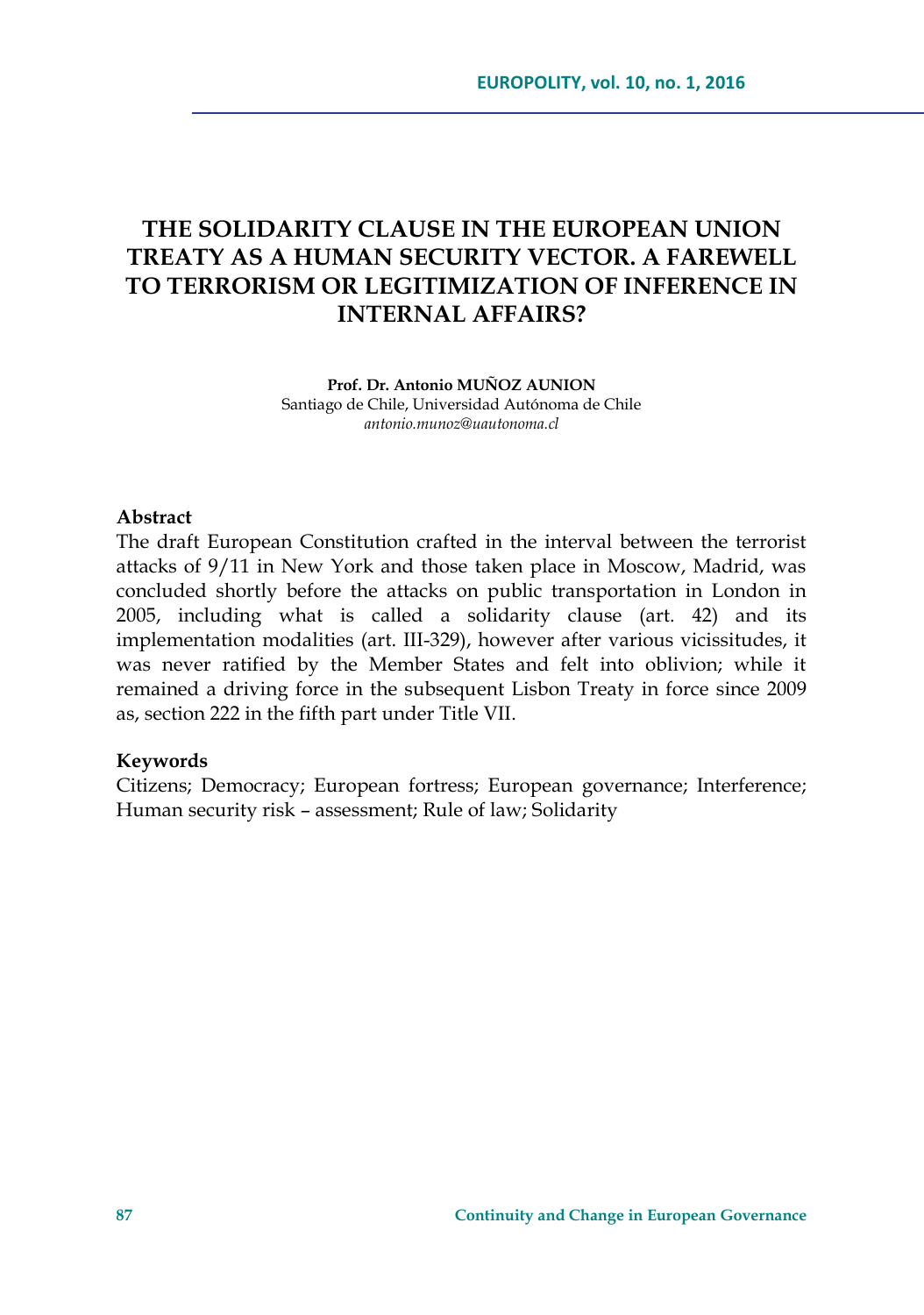## **1. INTRODUCTION**

The revival of the clause fits in what Dupuy referred to as the *¨sauvage coutume¨* due to the lack of reference in the international realm, no yardstick for comparison, since only federal entities display a similar capability, and embody a Copernican advancement of rhetorical principles present in the United Nations Charter and in legal philosophy which from immemorial time has held that the right to preserve peace and security of internal and external threats corresponds to the sovereign state; that is, it must be remembered that Member States are primarily responsible for ensuring the security and protection to its citizens, as noted by Beck (1992), "risk, security and threats are key terms for understanding modern society". However, the European Union transcends this solid principle and proclaims a right to intervene to clash matters that endanger human security limited to those attached to its territory, based upon the concept modelled by the United Nations as *responsibility to protect* since 2005.

International Law is being bended to the extreme in light of the fight against terrorism. For example, Dopagne (2001) has stated "that some States are inclined to nurture the coming into age of a special rule of responsibility for the behaviour of terrorist groups on the ground of some traces of solidarity or complicity with them".

The solidarity clause inserted within the Lisbon Treaty is to be regarded as a new tool in the context of the Struggle against Terror and Welfare promotion; the term solidarity is abundant along the most recent revisions of the treaties; the problem lies in the sense and scope of the term, its prospective abuses and veering away mistakes from the past, thus depriving solidarity of the core value as the "corollary of mutual trust among member States"<sup>1</sup> and making it an elusive reflection. For instance, the German Constitutional Court has questioned itself whether financial solidarity within the European Union, relating to bail outs and stabilization instruments is not by definition a threat to its constitutional identity (Claes and Reestman 2005).

<sup>&</sup>lt;sup>1</sup> Regarding the system of border controls but extensive to this area, quoted in Council of the European Union, Brussels, 1 october 2015 doc. 12541/15 p. 3.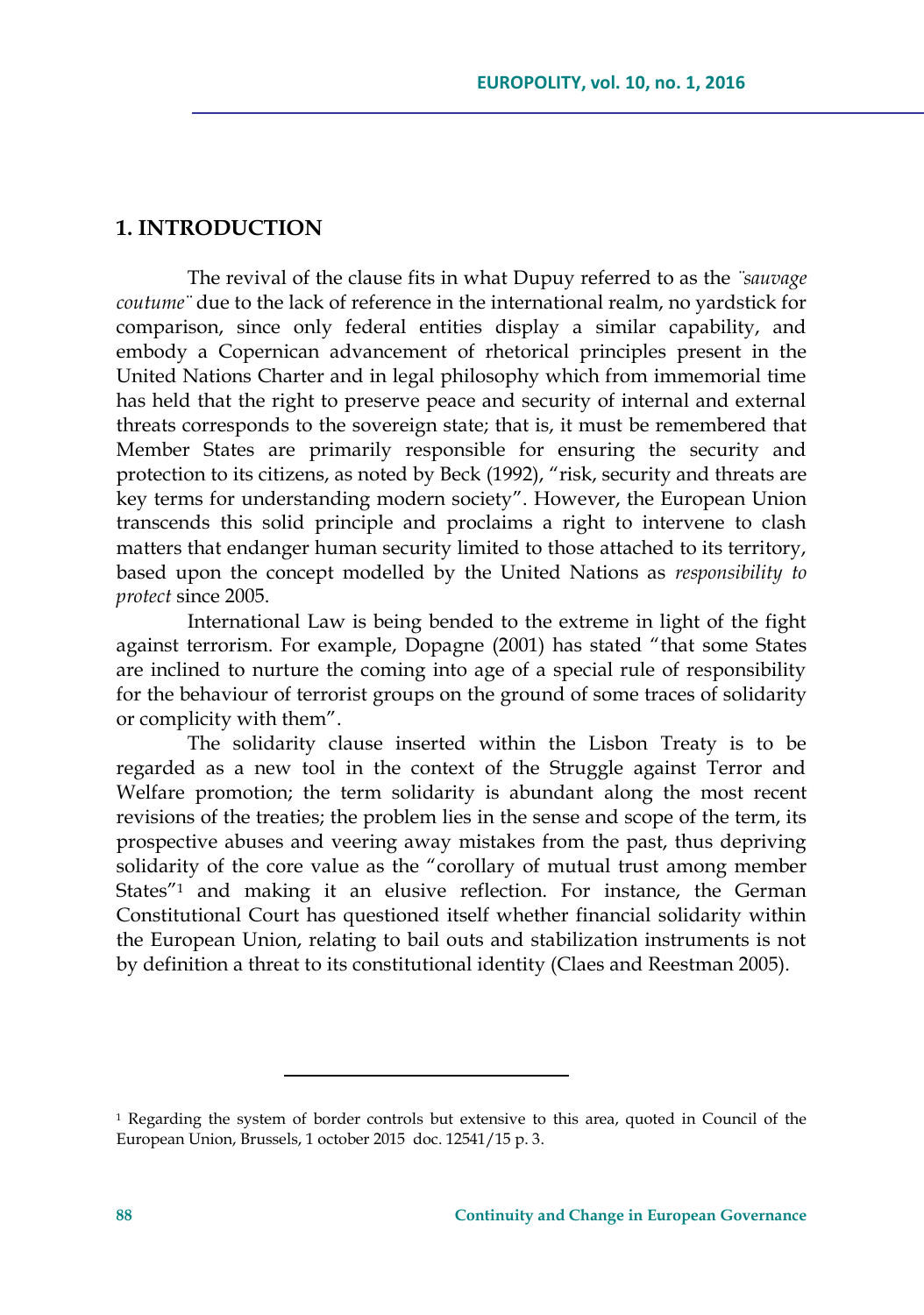## **2. THE CLAUSE OF SOLIDARITY**

While Cedervall (2015) asserts that "the capacity to deal with crisis and emergencies in an efficient way is a paramount pillar to maintain society", Sundelius claimed that "though there is a generalized thoughtfulness of the need to pool resources at international level to face transnational menaces, cooperation to this point had resulted in frustrating and at most meagre outcomes" (Sundelius 2005).

At cursory glance, the instrument can be perceived as a useful way to reduce the vulnerability of the Union which is a legal obligation for the Union and its members on the face of terrorist attacks or catastrophes thus allowing for cohesion and the maintenance of the values anchoring the Organization, multiplying the actors and luring civil society to a multipronged superdemocracy, resulting in more sheerness and legitimacy in face of the Community of Nations, becoming a pivotal actor<sup>1</sup> for conflict resolutions in the framework of the United Nations system (Yepes 1947; Fröhlich 2008).

The clause is perceived by some scholars, *inter alia*, Sperling (2014), as a progression in government by *core European values*, anchored and masterminded in Brussels, advancing from the precarious system of sanctions to members states included in the Treaty of Amsterdam at the end of the nineties that was ready to be deployed in the aftermath of the ascent of Haider to shared power in Austria (Gutierrez and Cervell 2007)<sup>2</sup>. Nonetheless, others maintain that the clause is redundant, given the existence since 2001 onwards of a *Mechanism of Civil Protection*<sup>3</sup> *.* Furthermore, the clause is controversial given the array of mechanisms already existing, namely, the Strategy on Interior Security of the EU, the Mechanism of Civil Protection of the Union and its financial instrument, <sup>4</sup> the Solidarity Fund of the Union, <sup>1</sup> the Initiative on

 $\frac{1}{1}$  (...) the member states also dispose of a uniquely wide array of political, operational, diplomatic, economic, and structural instruments for the management of crisis and conflicts". Gebhard/Norheim – Martinsen, Beyond Intergovernamentalism: European security and defense policy and the governance approach, Journal of Common Market Studies (2010) 48(5): pp. 1351- 1365.

<sup>2</sup> Currently, present in article 7 of the Treaty.

<sup>3</sup> Revised in 2007 in Council Decision 2007/778/CE.

<sup>4</sup> Allowing the adherence of non – member States such as Croatia, Former republic of Macedonia, Iceland, Liechtenstein and Norway, overlapping with the Solidarity clause might create legal troubles.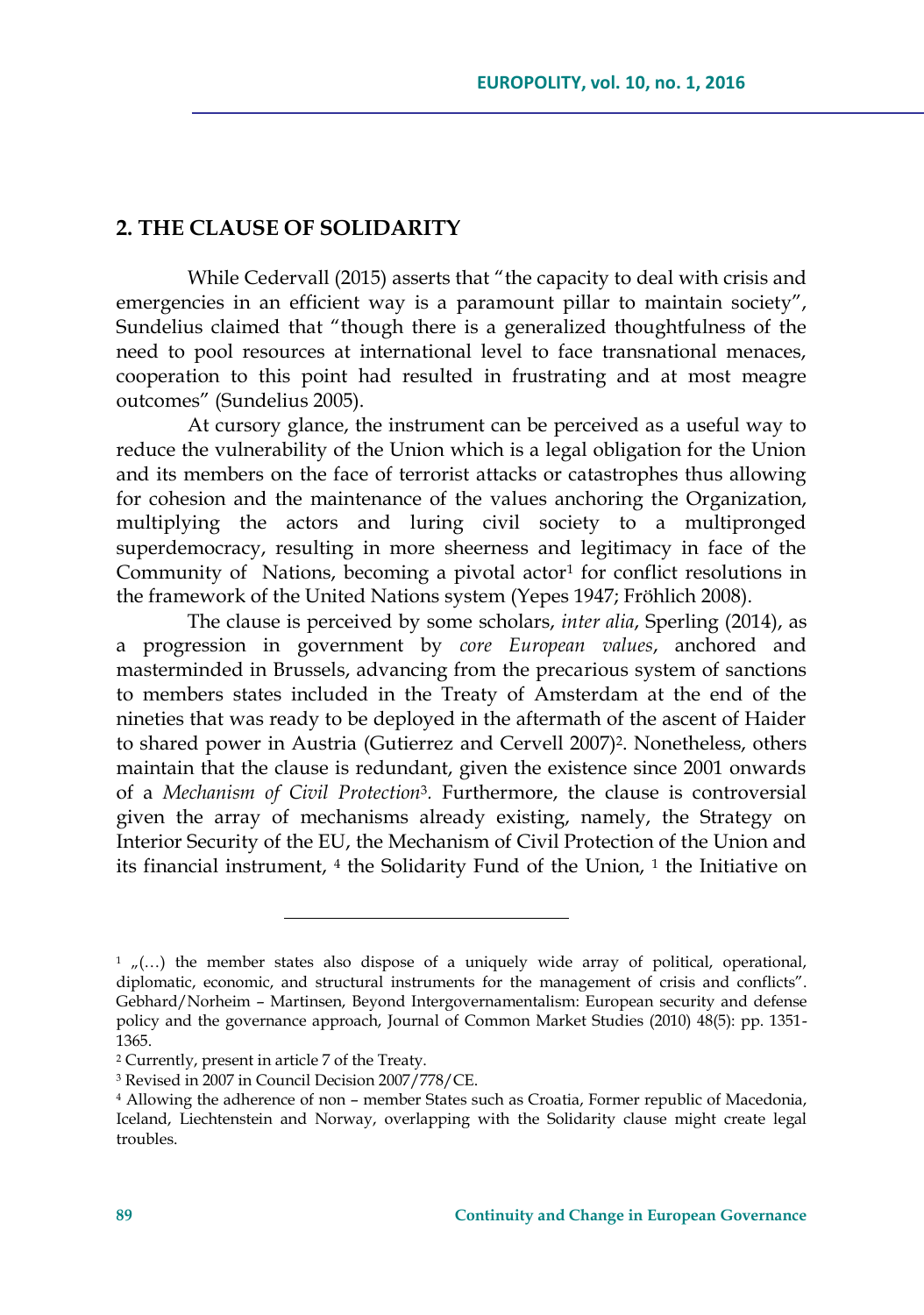serious cross-border threats to health;<sup>2</sup> Structures of Crisis and Analysis response of the European External Action Service (EEAS),<sup>3</sup> Crisis responses units of the Council and agencies as Europol or Frontex.

The former would open the door to a reinforcement of the militarization $4$  by the Union (Luhmann 2010) and to the increasing perception of a European fortress limited to its own security neglecting problems abroad as the current refugee problem, the ongoing civil strife in Syria or the failure of the Arabs Spring highlight.

Both political vicissitudes and the level of international conflict will activate the clause or leave it to its present lethargy, as many other items of the European jigsaw. However and despite its relevance, so far it has received scarce attention by scholars.

The intent of this essay is to shed light on its benefits, more degree of human security, and to highlight gaps such as "democratic deficit"<sup>5</sup> and the need to observe "rule of law" in European Law (Köchler 1995), therefore contributing to set the pace and example for regional integration in the world.

<sup>1</sup> Created after the catastrophic floods during the summer of 2002 in Central Europe, see, Council Regulation (EC) No. 2012/2002 of 11 November 2002 establishing the European Union Solidarity Fund, OJEC L 311/3 14.11.2002.

<sup>2</sup> The Initiative paved the way for a permanent framework in order to guarantee a comprehensive response to health alerts.

<sup>&</sup>lt;sup>3</sup> See, emphatically critical on this service, the Court of Auditors of the European Union, [http://www.eca.europa.eu/Lists/ECADocuments/SR14\\_11/SR14\\_11\\_EN.pdf,](http://www.eca.europa.eu/Lists/ECADocuments/SR14_11/SR14_11_EN.pdf) last consulted November 30 th, 2015.

<sup>4</sup> Adding to Agencies like the European Defense Agency cited in Protocol n. 10 of the Treaty that pertains to achieve enhanced permanent cooperation in these matters are a reminder of an overlapping threating a unified response.

<sup>5</sup> In order to put behind the characterization of the Union as ¨an unidentified political object ¨ seen as a Byzantine system of differentiated decision making that in this regard can bring about more evil than good, if not clarified in advance. See, Spence, D.; International Terrorism: the quest for a coherent response en Bayles, A.; and Frommelt, I.; (eds) Business and Security, Oxford University Press, 2004 p. 1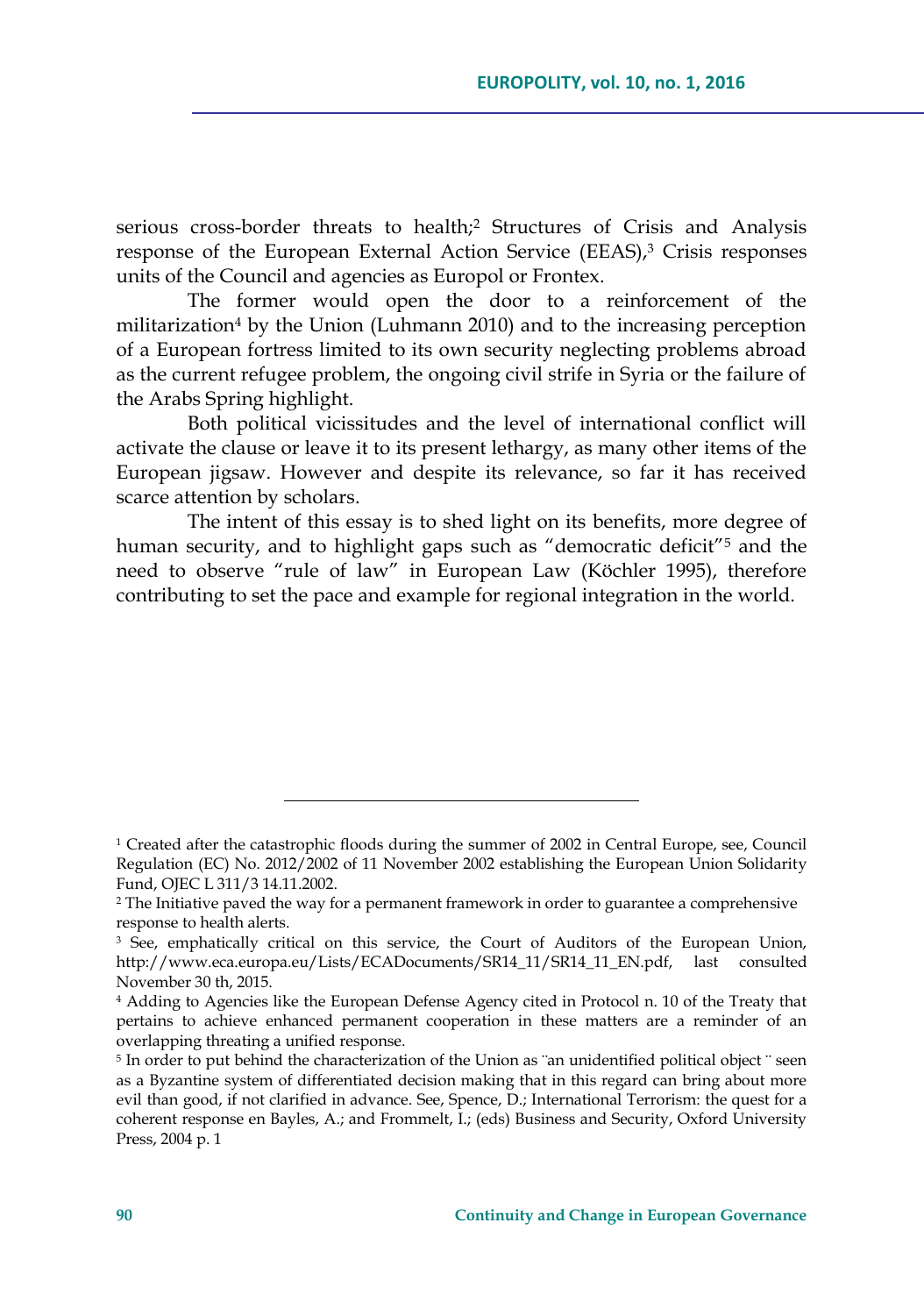### **3. DISRUPTIVE FEATURES OF ARTICLE 222**

 $\overline{a}$ 

The article, lacking clarity and ambitious is positioned somehow awkwardly and isolated within the Treaty $^{\rm 1}$  (Konstadinides 2011), reads:

"1. The Union and its Member States shall act jointly in a spirit of solidarity if a Member State is the object of a terrorist attack or the victim of a natural or man-made disaster. The Union shall mobilise all the instruments at its disposal, including the military resources made available by the Member States, to: (a) - prevent the terrorist threat in the territory of the Member States;- protect democratic institutions and the civilian population from any terrorist attack;- assist a Member State in its territory, at the request of its political authorities, in the event of a terrorist attack; (b) assist a Member State in its territory, at the request of its political authorities, in the event of a natural or man-made disaster.

2. Should a Member State be the object of a terrorist attack or the victim of a natural or man-made disaster, the other Member States shall assist it at the request of its political authorities. To that end, the Member States shall coordinate between themselves in the Council.

3. The arrangements for the implementation by the Union of the solidarity clause shall be defined by a decision adopted by the Council acting on a joint proposal by the Commission and the High Representative of the Union for Foreign Affairs and Security Policy. The Council shall act in accordance with Article 31(1) of the Treaty on European Union where this decision has defence implications. The European Parliament shall be informed. For the purposes of this paragraph and without prejudice to Article 240, the Council shall be assisted by the Political and Security Committee with the support of the structures developed in the context of the common security and defence policy and by the Committee referred to in Article 71; the two committees shall, if necessary, submit joint opinions.

<sup>1</sup> Straddled amidst the perennial norms pertaining external and commercial and articles comprising the form, functioning and decision making by the Institutions; in this matter, decision making lacks transparency meanwhile a practice is created. The location of the article should move in order to ward off criticism about purely rhetoric, to chapter 2, art. 77 *et al*., or closer to Title XXIII on Civil protection.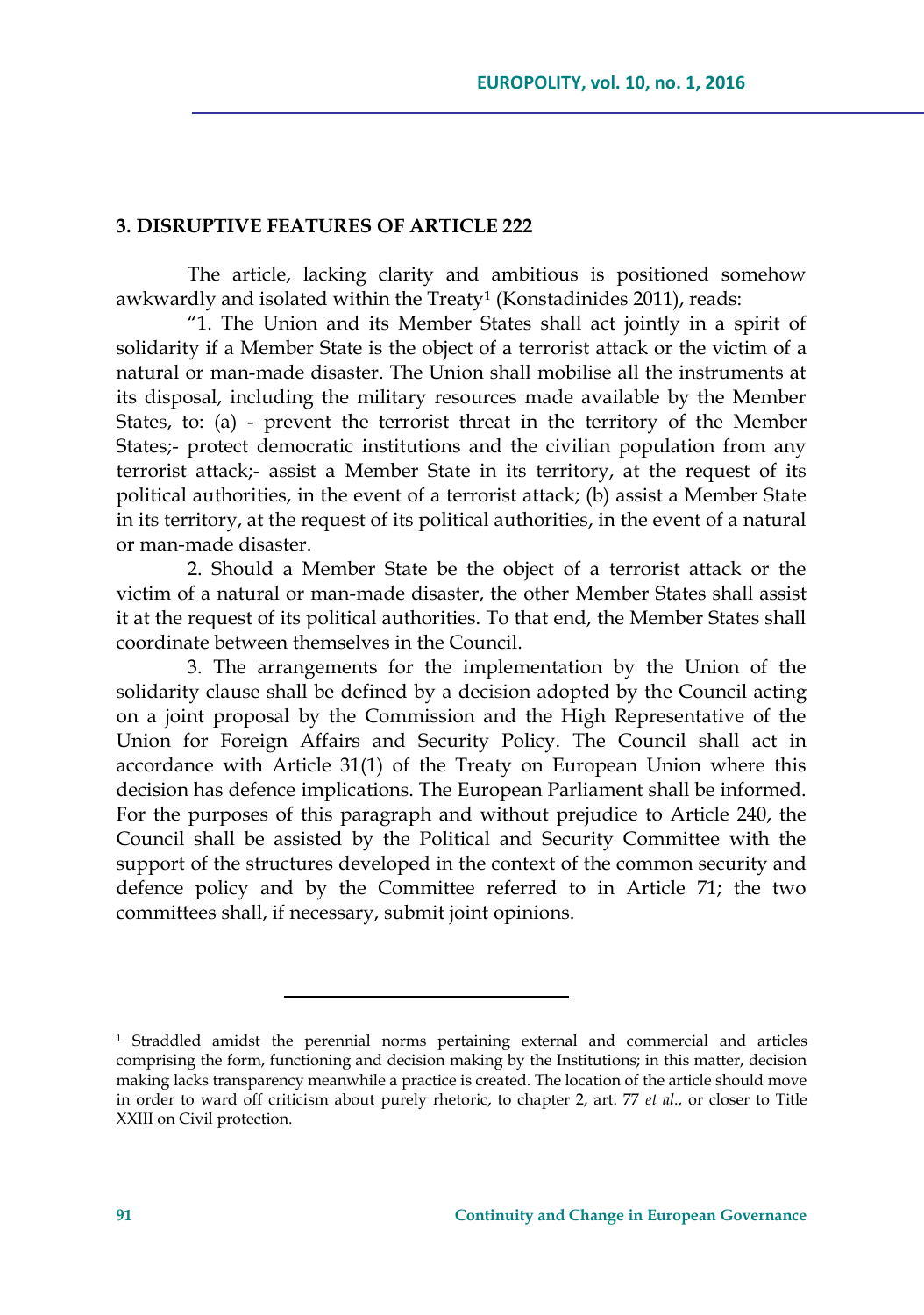4. The European Council shall regularly assess the threats facing the Union in order to enable the Union and its Member States to take effective action".

First, the aim of the article is to establish a mechanism to deactivate and react in the face of menaces and acts that can endanger the security of EU member states, including natural catastrophes complementing another clause more intimately linked to military matters, for mutual assistance in case of armed aggressions. Both are interrelated and have been present in the debate of the European construction from the inception of Monnet plans, the precedent dates back to the so- called Trevi Summits during the seventies. Still the drafters of the Treaty incurred in the same mistake; that is, to slice in two articles, what should be wrapped into one (Myrdal and Rhinard 2010), given the intimacy of the duet "interior – exterior" (Konstadinides 2013). Moreover, given a threat by "a non – identified agent" a combined triggering by the Institutions is well a possibility, adding more confusion still.

In order to avoid duplicity and malfunctions, the new Service of Exterior Action of the Union shall be more consistent gaining from the experiences with community actions *versus* extra community ones from past decades.

Second, the operation and implementation of the Clause could injure principles engraved in the national constitutions of Member States even those values the Union pertains to defend, on the basis of policies to date not defined in depth: namely, the establishment of a - so far - minor, body of transnational police with military status under the term of European Gendarmerie; the deployment of military troops to crisis management under murky rules of engagement, or conceived, such as the use of secret and espionage services; a central command for civil protection; new functions for the Service of Exterior Action of the Union and the status of its personnel<sup>1</sup>.

Third, on the financial and legitimacy level, the blocking minority vanishes from the scope of the clause, notwithstanding the triggering amounts to an additional expense pending approval by the European Parliament, the

<sup>1</sup> In this respect, see the recent the case presently with the malfunctioning of the external European borders, reluctantly oversee by national forces which has prompted in Brussels the discussion of an intervention by a yet to be created European Union Border Patrol.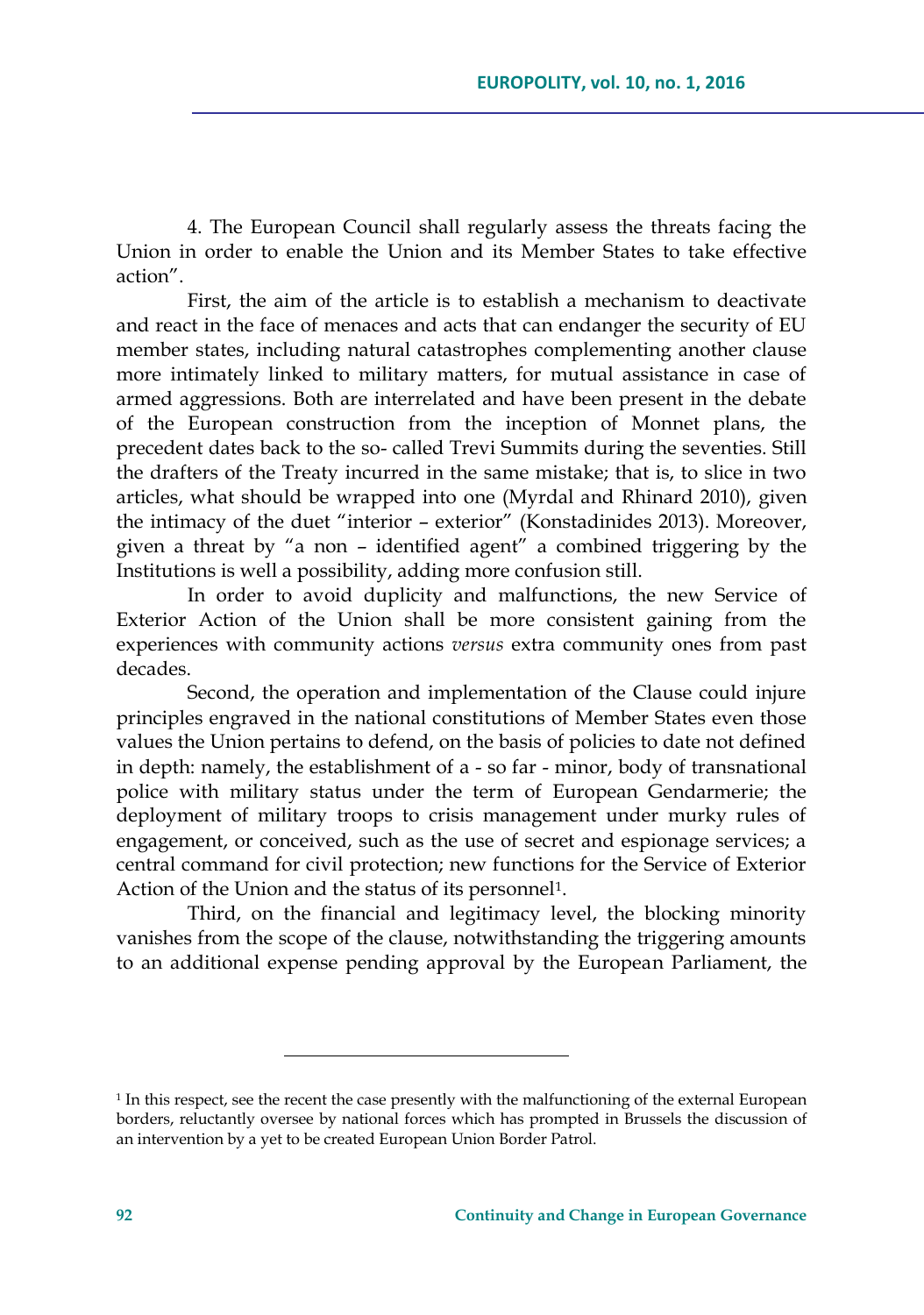latter with no essential role in clear contrast with the ordinary legislative procedure that the Treaty of Lisbon requires for Civil Protection measures<sup>1</sup>.

Fourth, the experience and assistance of the *Petersberg Mission*s merging civil and military authority might well serve as a "umbrella" in the time needed for the system to develop its degree of maturity and transparency, after 15 years of its landing within the European Union bodies. Moreover, it is worth considering the relevance of other International Organizations, for instance, the Organization for Cooperation and Security in Europe (OSCE) as an impartial third actor committed to the maintaining of human rights in the region throughout quiet and shuttle diplomacy.

Any advancement in the domain of interlinked security must be respectful of the relevance of International Law, specifically the works undertaken by the International Law Commission (ILC) on responsibility by International Organizations covering both the responsibility of States for illicit acts committed by an International Organization, as the responsibility of the International Organization for illicit acts committed by States,<sup>2</sup> in order to have a clear basis for acts that can be subject to the definition of an international crime, and likewise with respect of the International Criminal Court in force for all the European Union members, paving the way to individual adjudication for crimes of its Statute, that can well fall within actions by the triggering of the Clause.

For sake of argument, it is not unconceivable that a Member State of the EU, actively or passively<sup>3</sup>, prompts an action of the EU in order to protect "the European public order" just off the limits of the Union's competences and

<sup>1</sup> See, Chapter 3 Annual Budget of the Union, especially, article 314, according to which, all expenses by its nature are attributed to the shared competencies of the European Parliament and the Council, therefore in the respect, and given that there is no authorization by the former after being merely informed of the necessity to trigger the Clause, the action could be financed in an improper way throughout the Civil Protection chapter or alike, i.e funds existing for the Second Pillar, by- passing the Parliament, and having access to the budget, forcing the Parliament to a *fait accompli*, and to make adjustments to an instrument that is not conceived to finance the Clause of Solidarity.

<sup>2</sup> Sentences like Bankovic failing to admit the responsibility of the NATO or its members states by the European Court of Human Rights are a reminder that impunity can still be condoned to International Organizations.

<sup>&</sup>lt;sup>3</sup> Political leaders of a member state, out of pressure by other Member States, may call for an intervention, and vote in their quality as representative of the country, in favor once the decision is debated in the Council, taking refuge under the wings of the Organization after the intervention is decided, and freed of all responsibility.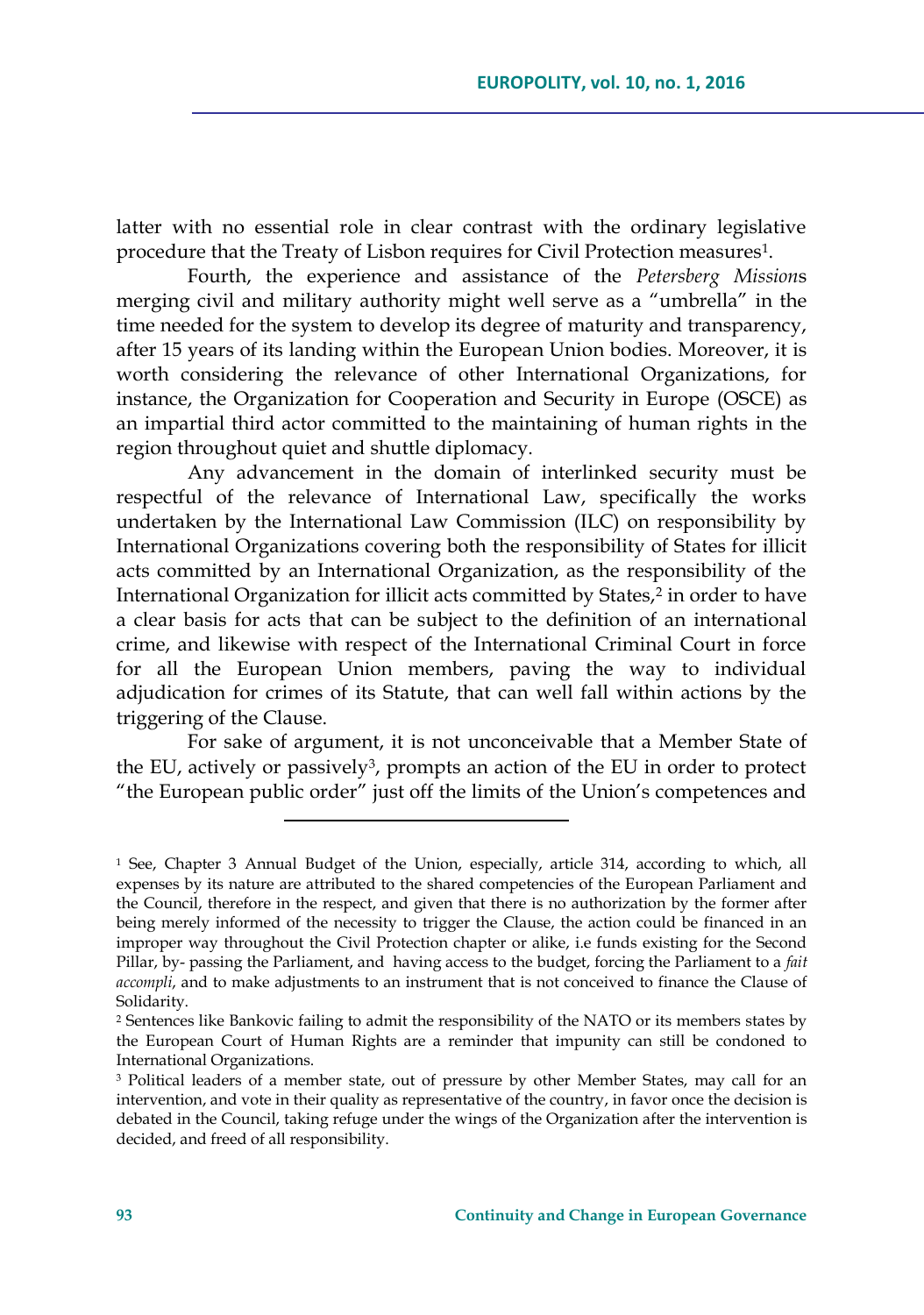bordering an action *ultra vires.* In this case, it will be infeasible to prove bad faith of one of various States, given the level of secrecy at the European Council and to discharge all responsibility within the International Organization, as the burden of pressure is too much to cope with by the European Court of Justice, the European Parliament Human Rights Committee or the European Ombudsman.

Moreover, the participant States are given a wide scope of discretion to choose the mechanisms esteemed adequate to fulfil their obligation of solidarity; certainly we can foresee troubles in this context, for instance, countries more willing to deploy military aid, personnel or material, while other more prone to offer political venues, grant financial aid or equipment.

Fifth, regarding the thorny issue of terrorism, it is worth mentioning that for the first time, common parameters and thus certain degrees of legality exist for all citizens and denizens within the Union, namely, a Framework Decision of 2002 revised in 2008 (Dumitriu 2004) not limited to Islamic terrorism and in line with the values overarching the European development. Actions in the fight of terrorism cannot be triggered out of an interpretation foreign to the legal text, and this is a tremendous achievement to account for, which is unfortunately affected by the appearance of the Solidarity Clause that can be set off by political authorities.

Sixth, regarding legal basis, the experience with article 352 TFEU pertaining to subsidiary powers has had its saying in the realm allowing hauling "the feeling" of Union solidarity to a legal regime of assistance to terror and other crimes' victims, specifically, access to lump payments to victims in transnational situations<sup>1</sup> and civil protection<sup>2</sup>; still very marginal but a breakthrough, as a genuine concern for victims in responded on a European scale.

Summing up, veering off the "war against terror" deployed by the United States, Europe trails away with the charting of an autonomous "European style" (Rhinard and Boin 2009) fight against terrorism out of necessity, due to the fact that Europe is not only target for terror acts but home to terrorist hubs and cells, given the colonial past of a number of countries, and the gruesome actions in Paris are a clear snapshot. Thus, it is obliged to sketch

<sup>1</sup> Directive 2004/80/CE Council 29th April 2004 OJEU L 261&15 6th august 2004.

<sup>&</sup>lt;sup>2</sup> Remodeled in a  $_{n}$  ad hoc" article n. 196 TFEU that formalizes civil protection as a ambit of  $_{n}$ shared competences" among the Union and member States.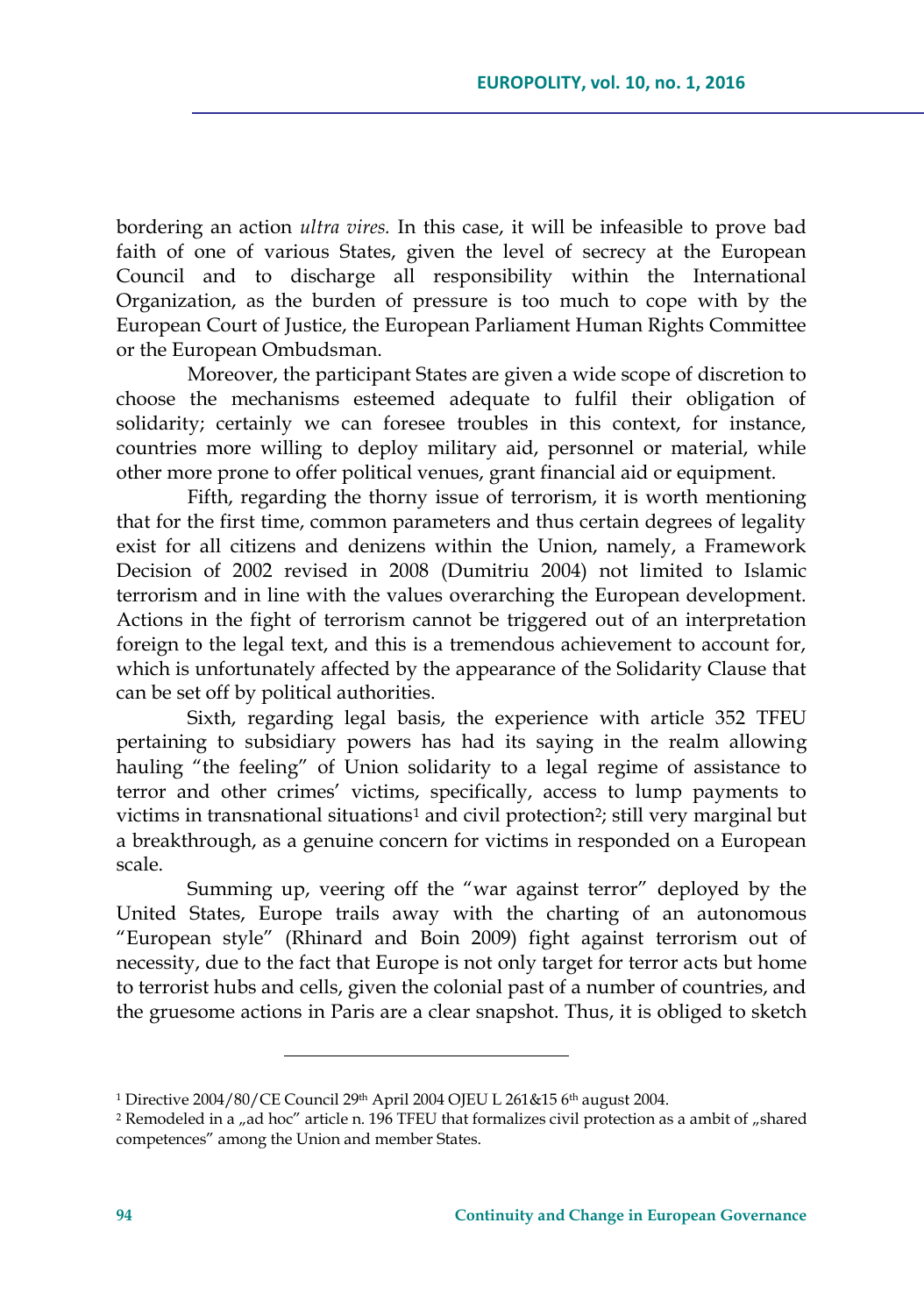a multipronged strategy to counteract the threat, and decided to uproot critics voicing that Europe is the weakest link of the lock to fend off Terror Nonetheless (Wright 2006), while aiming this objective, it has to endorse that respect for human rights and the adherence to democratic values are not diminished.

## **4. GLIMPSE ON THE CONTENT OF ARTICLE 222. LIMITS AMIDST INTERGOVERNMENTAL AND SUPRANATIONALITY**

In a cursory glance, the article aims to set aside concepts of sovereignty and subsidiarity for terror attacks, in contrast with other procedures of crisis management dispersed along the Treaty; article 222 puts it into one piece, the mention to catastrophes is deemed as secondary and is explained in terms of victims and destructions that can bring about (Ekengren *et al*. 2006). Both phenomena exclusive similarities are the exceptional nature, driving a need to build up a ditch or firewall for the sake of the Union security.

The article must be observed in connection with other parts of the Treaty aiming to different objectives but overlapping, such as article 196 TFEU on civil protection, articles 75, 83 and 88 on humanitarian assistance and in the bigger picture, with Titles V 1 and V 2.

The first paragraph shows clearly the supranational nature on account of the actions, a prominent role is offered to the European Commission and the High Representative, but in last instance responsibility lies in the Council of Ministers which abides by a transparency policy that however, for reasons of caution, will have a more secretive stance, basing the action in bodies such as the Standing Committee on Internal Security (COSI) and the Political and Security Committee (PSC) under command by the COREPER. Both venues, either cooperating or concurring, gives an outcome far from optimal, casting a shadow of secrecy; moreover, it is rather improbable that they could reach similar conclusions.

A wide reading of the terms **prevention** and **protection** of letter a) could justify an intervention in a country without its acquiescence what put us facing a situation that infringes a basic principle of international relations, the non – intervention in internal affairs causing a breach of its sovereignty and national security.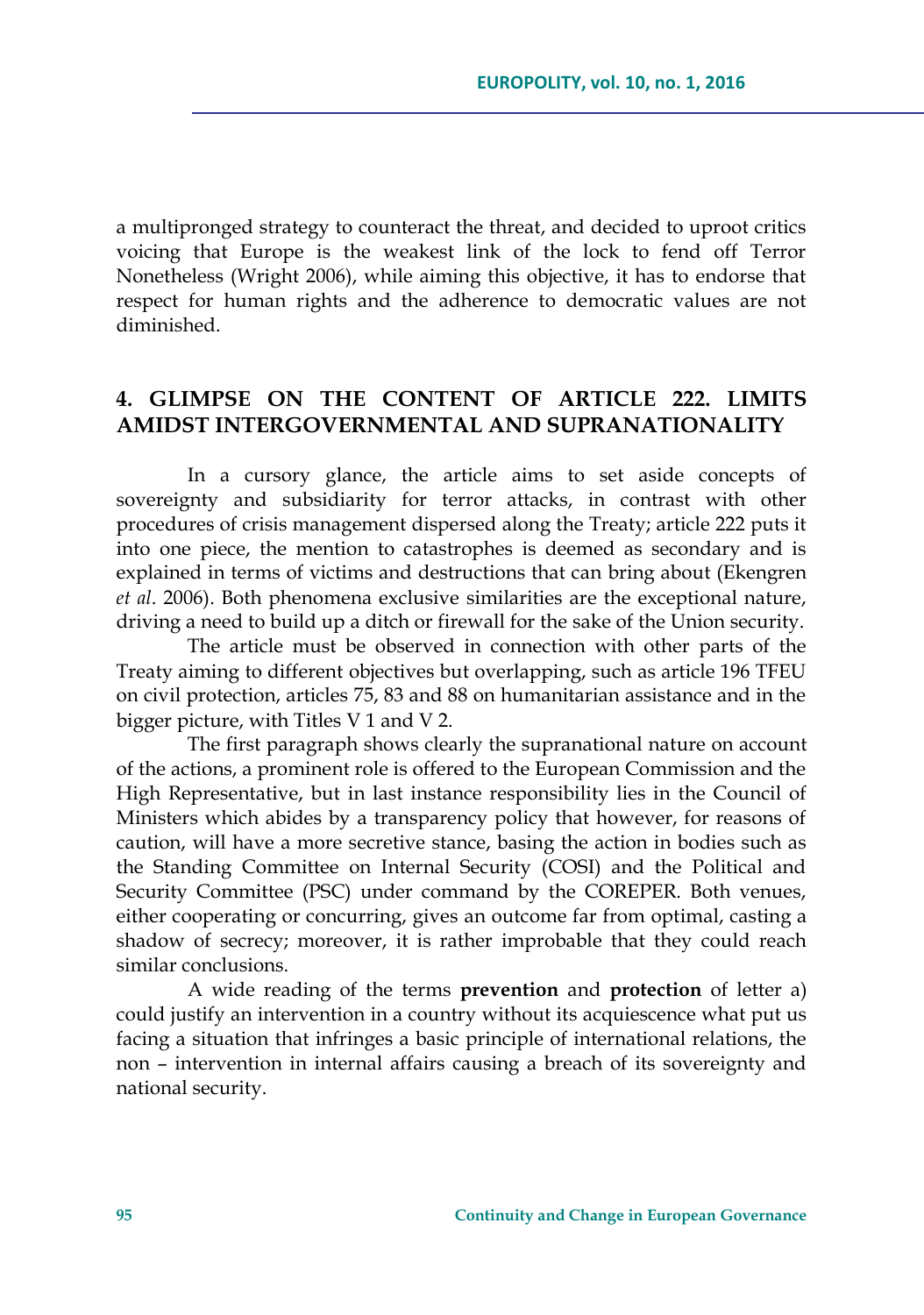Regarding situations that can open the procedure of article 222, there was an intense debate within the European Parliament on account that not all attacks perceived to be terrorist could trigger the clause, only those that amount to a threat to the government or to an important part of the population. Therefore, a degree of proportionality is required in line with the doctrine underlining the right to self-defence by most scholars based upon the Caroline incident settled in the XIX century, less volatile than the decisions of the Security Council of the UNO.

The territorial scope is limited to the surface of the Union, inside waters, territorial waters, diplomatic post, and the aerial space of the Member States, including oil and gas platforms, in territorial, economic exclusive zone, continental platform of a Member State, such as those in the North Sea. *Exceptionally,* in a preventive response, it can be stretched to vessels carrying European flag or flying over international air or sea space, and can be inferred a danger for the Union. However, these incidents given the necessity of fast reaction and protocols already existing within NATO after 11/9/2001 events appear here in a non – practicable way.

On the instruments at hands by the Union, nothing is said on this respect, however, in the document titled "Strategy for an European Security" is mentioned; intelligence, police, and judicial bodies and to a lesser extent, military forces (European Security Strategy 2003). The latter refers to military deployment less intrusive such as expert's teams, equipment; and chemical, biological, radiological, or nuclear decontamination gear.

### **5. PROGRESSIVITY ON THE DEPLOYMENT.**

 $\overline{\phantom{a}}$ 

4.1 The joint proposal by the Commission and the High Representative of the European Union for External Affairs and Security Policy*<sup>1</sup>*

Despite of being a mere formulism and a prerequisite of legislative initiative abiding the proportionality and subsidiarity principles; the explanatory recital adds to an array of instruments determined to guarantee

<sup>1</sup> Council of the European Union(2012), JOIN (2012) 39 final, 21.12.2012, Joint proposal for a Council Decision on the arrangements for the implementation by the Union of the Solidarity Clause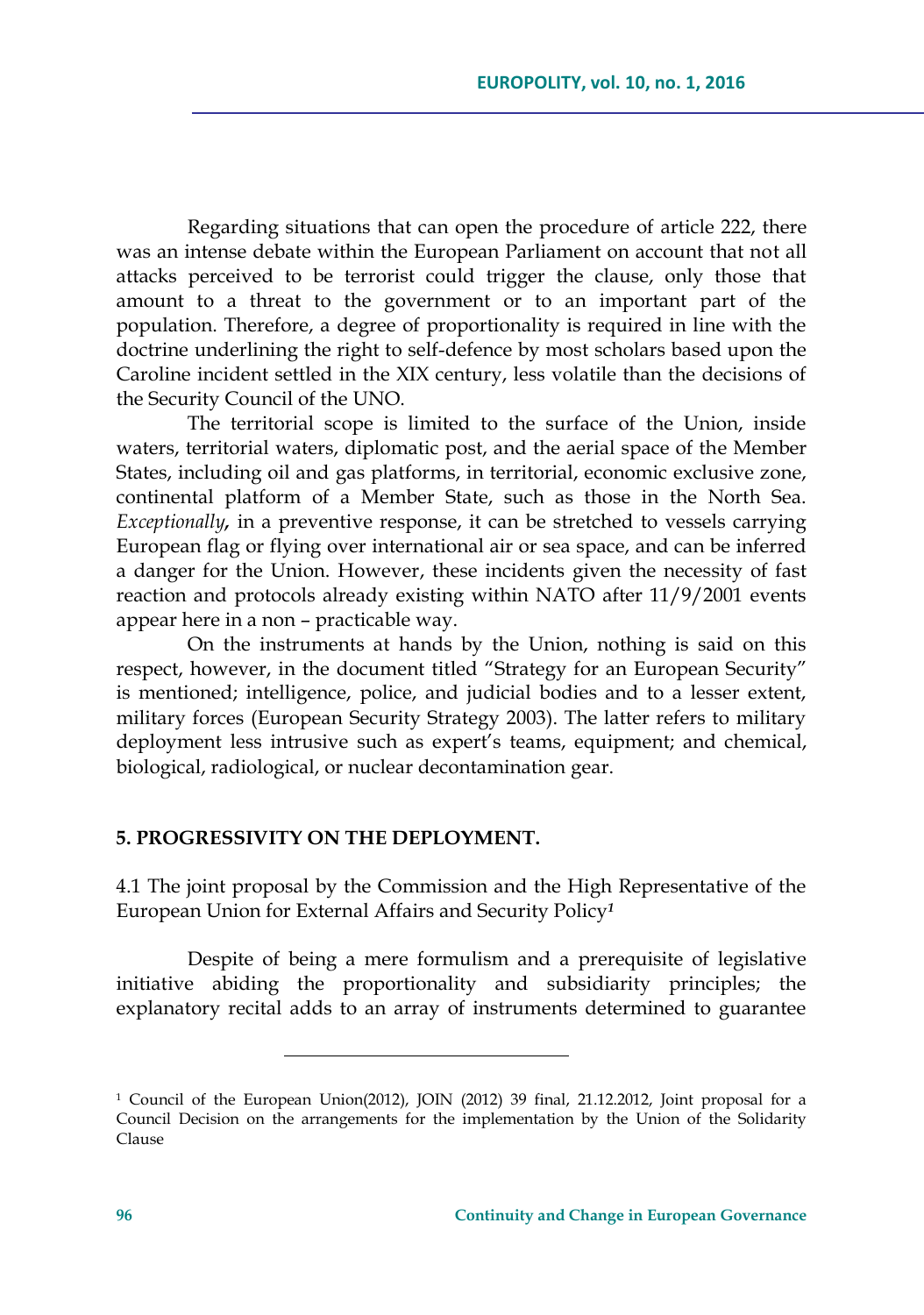the security of the European fortress. Impelled by the proposal, the European Parliament with a limited competence, despite the implications of its fullfledged execution being only informed afterwards, presented a resolution on November 2012 urging that the clause being extended to "economically motivated blockades"; "attacks in cyberspace, mass epidemics, energy and/ or migratory crisis, and environmental catastrophes". The representatives of the States in the Council gave a lukewarm response no-committal. Only attacks on cyberspace are deemed to trigger the clause. <sup>1</sup>

A minority of the members of Parliament went a step beyond showing its disapproval of whole article, stating that "this new competence of the Union will enlarge the path to the arms lobby and paved the way to military interventions within the European territory and far away, what enhanced the deepness of a crisis" 2 .

4.2 Council Decision of 24 June 2014 on the arrangements for the implementation by the Union of the solidarity clause <sup>3</sup>

With the intent of making the text in the Treaty less laconic and to respond to a number of various questions over the extent of its applicability, scope of threats and the entry into action, this measure was adopted on rules and procedures to activate the clause that unfortunately runs behind the expectations that arose and proves that the political momentum has plummeted (Keller-Noellet 2011). As a paradox, the text a perfect blueprint for interventionism was passed during the Greek Presidency of the Council, a country in dire straits and economically only nominally sovereign since 2010 (Wilkinson 2015)<sup>4</sup> . The content details the role of the Union and highlights the

<sup>1</sup> European Cyber-Security Strategy (2013) JOIN(2013) 1 final,7.2.2013, p. 19.

<sup>2</sup> European Parliament (2012), Committee on Foreign Affairs on the EU ´s mutual defense and solidarity clauses: political and operational dimensions, A7-0356/2012, 31 October 2012. (2012/2223(INI)).

<sup>3</sup> Consejo de la Unión Europea (2014), Decisión del Consejo de 24 de junio de 2014 relativa a las modalidades de aplicación por la Unión de la cláusula de solidaridad (2014/415/EU), OJ L 192, 1.7.2014, p. 53–58. Adopted in secrecy by the General Affairs Council as a point not listed in the agenda of the meeting.

<sup>4</sup> Greece was connected by European financial markets to the rest of Europe. As this process of bailing out wore on, the European financial crisis evolved into a full-fledged sovereign debt crisis for the country, and to a minor extent to Portugal and Ireland.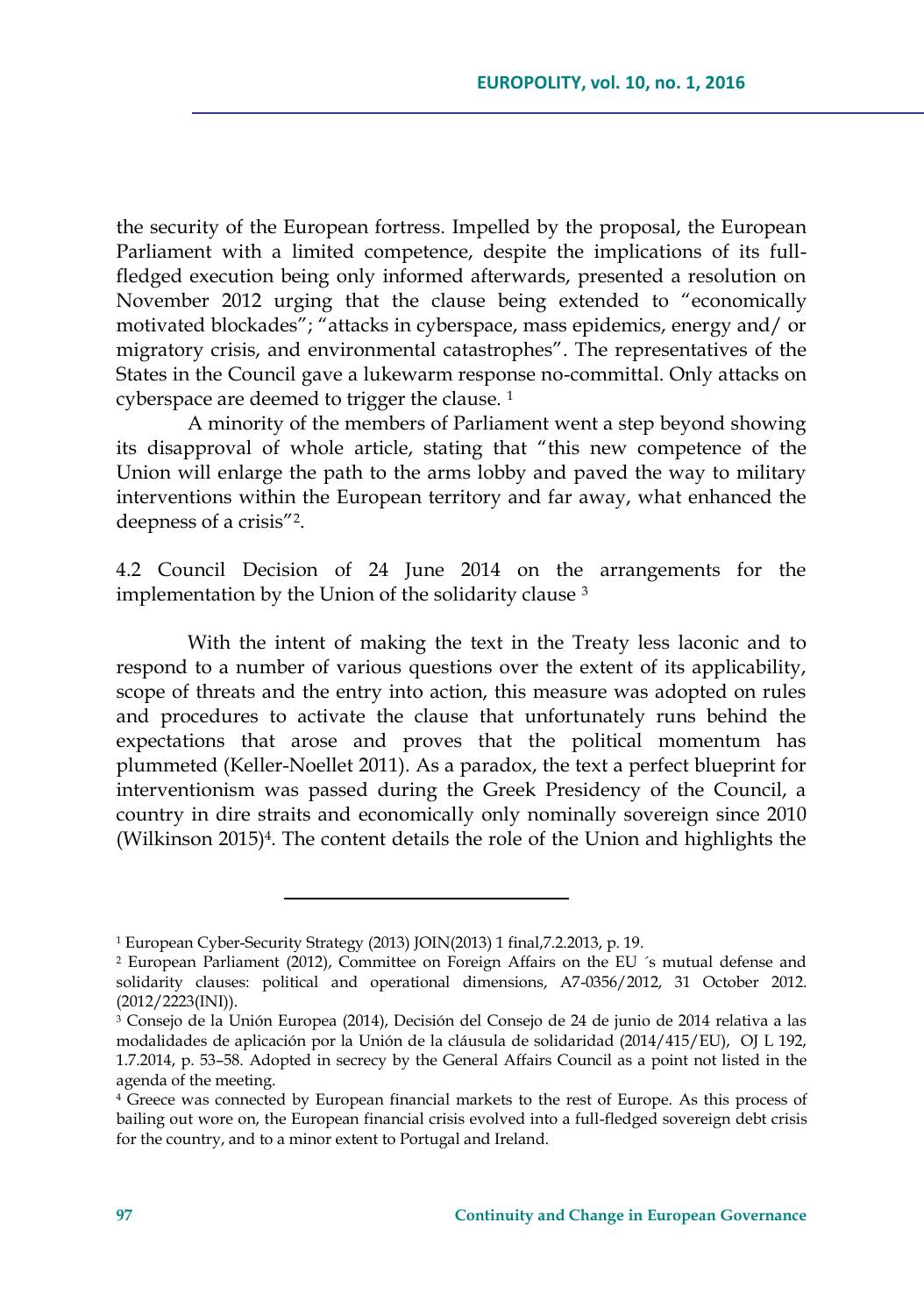need and the options of enhanced cooperation by all actors within the Member States and on **EU** level.

Article 4(1) reads: in the event of a disaster or terrorist attack, the affected Member State may invoke the solidarity clause if, after having exploited the possibilities offered by existing means and tools at national and Union level, it considers that the crisis clearly overwhelms the response capabilities available to it. It is a task for the Commission and the High Representative with the expertise of the European Exterior Action Service, on the request by a Member State to identify the instruments and capacities of the Union that can best contribute to deactivate the crisis.

On the matter of the scope, clearly, an effort is made to clarify the realm of threats covered by article 222, extensive to all situations that "can or could have a relevant impact on the population; environment, private property, including cultural heritage". <sup>1</sup> A cursory scrutiny of the text fails to comply with the slightest respect for legality and shows the European Union, deliberately, has chosen not to limit the applicability of the article, but the territorial scope, leaving a loophole in the disguise of an abstract danger, the mention of man – made disaster is a *catch all* phrase, pre-empting action for any incident with a "grave impact"<sup>2</sup> completely unlinked to a physical, finance, transnational, multi-sectorial, and so on damage (de Guttry, Gestri and Venturini 2012).

Surprisingly, the reference to the Framework Council Decision of 2002, revised in 2008 including acts therefore it is our understanding that acts of "public provocation to commit a terrorist offence" and "recruitment and training for terrorism"<sup>3</sup> can be constructed as an easy trigger for action under article 222 which is rather shocking given the importance given to prevention and protection, and it might undermine the efforts on public relations by the Union for a multicultural stance and respect of religions with its territory. Furthermore, the Decision fails to include a clear mechanism for its closure,

<sup>1</sup> Council Framework Decision (2008/919/JHA) of 28 November 2008 L330/21 09/12/2008. Art. 3. a).

<sup>2</sup> In our opinion, a correct implementation of *Council Directive 2008/114/CE of 8 December 2008 on the identification and designation of European critical infrastructure and the assessment of the need to improve their protection L 345/75 23(12/2008),* can be best used as a benchmark to evaluate the damage in an objectively manner not prone to political foul play.

<sup>3</sup> Included in the Council Framework Decision 2008/919/JHA of 28 November 2008 L330/21 09/12/2008. Art. 3.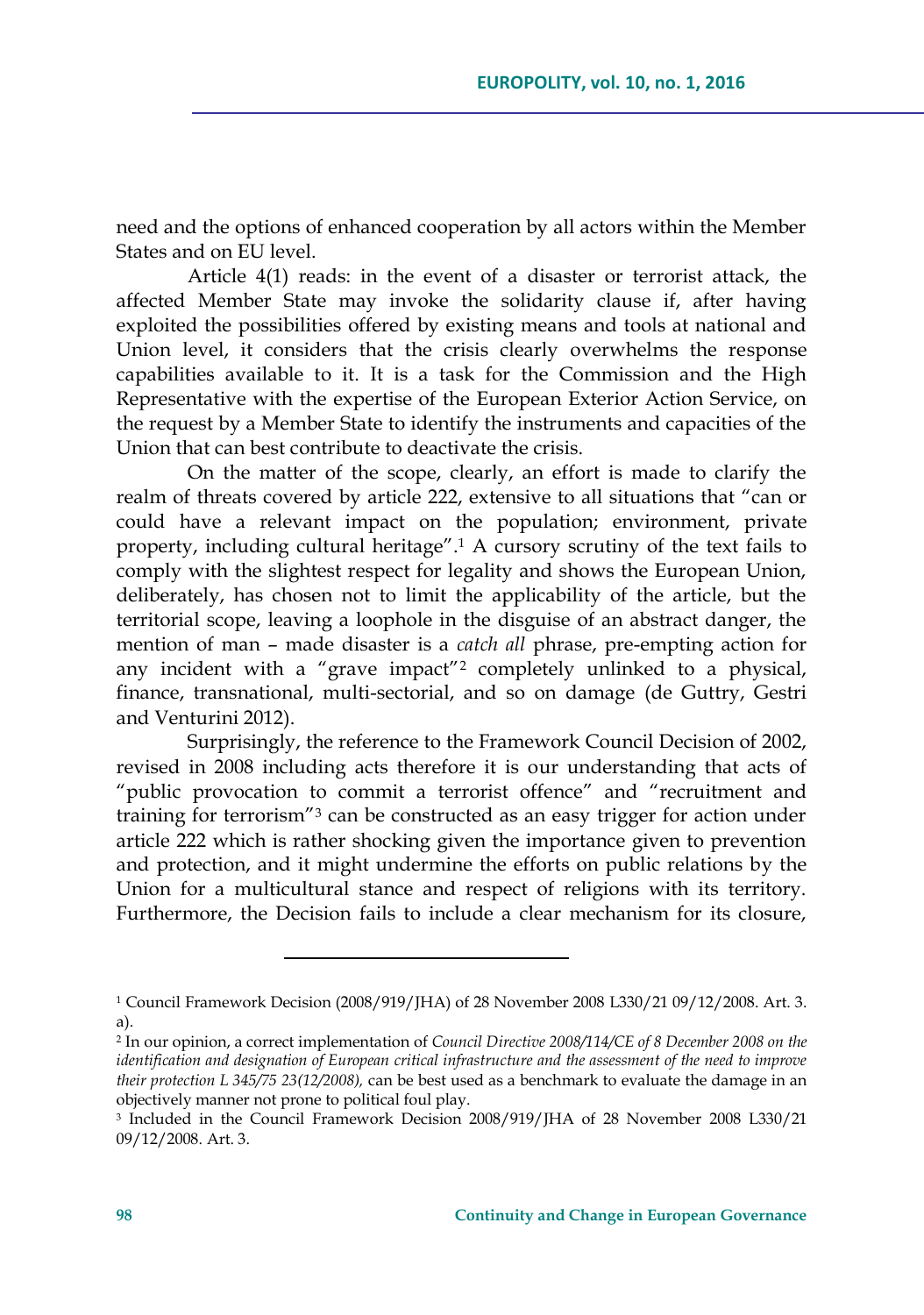that is to say, a revision or evaluation process of the action undertaken by the European Union once the clause is activated. There is an empty space of governance between the *Emergency Response Coordination Center (ERCC)* operating within the European Commission Humanitarian Aid and Civil Protection<sup>1</sup>and the national interest of the State deciding upon the beginning and the ending of the emergency.

Whereas, first, for its operability, the Emergency Response Coordination Centre would play a focal point role and command centre, but can be changed if the Commission considers it most convenient for sake of coordination and drafting of in -site rapports; <sup>2</sup> second, financial sustainability, the Decision mentions the *Solidarity European Fund* which raises concerns due an enhancement of its natural ambit and eligibility criteria that can dilute the proper aim of the Fund<sup>3</sup> and overcharge it twofold.

Summing up, the complex and sketchy text of the Decision is praiseworthy for containing a periodical revision process that corresponds the Council, previous a joint rapport by the Commission and the High Representative, but it is regrettable that given the relevance of this instrument for the working of democracy in Europe and the state of human rights, as a beacon for the rest of the world, the European Parliament – Committee on Liberties and Fundamental Rights has only a marginal role, only is subject to be informed its President, and there is no clear assignment for the Antiterrorism Coordinator.

The first rapport due to be published in 2015 (no disclosed to date) will determine the level of response capacity and national situations, but this cannot be taken as an additional mechanism for financing o redistribution of resources sustained by the wealthier Member States of the Union.

## **6. MAIN FLAWS OF THE SYSTEM**

First, as a measure rooted in the field of security and common defence policies, its main limitation is that is submitted to article 24(1) that reads: "the

<sup>1</sup> Within the Directorate General of Environment.

<sup>2</sup> One of its main flaws is the lack of access to military means.

<sup>3</sup> For instance, the idea that the Fund is activate various times a year, the active participation of the European Parliament in the concession of the financial aid, and finally that the Fund includes non – member States.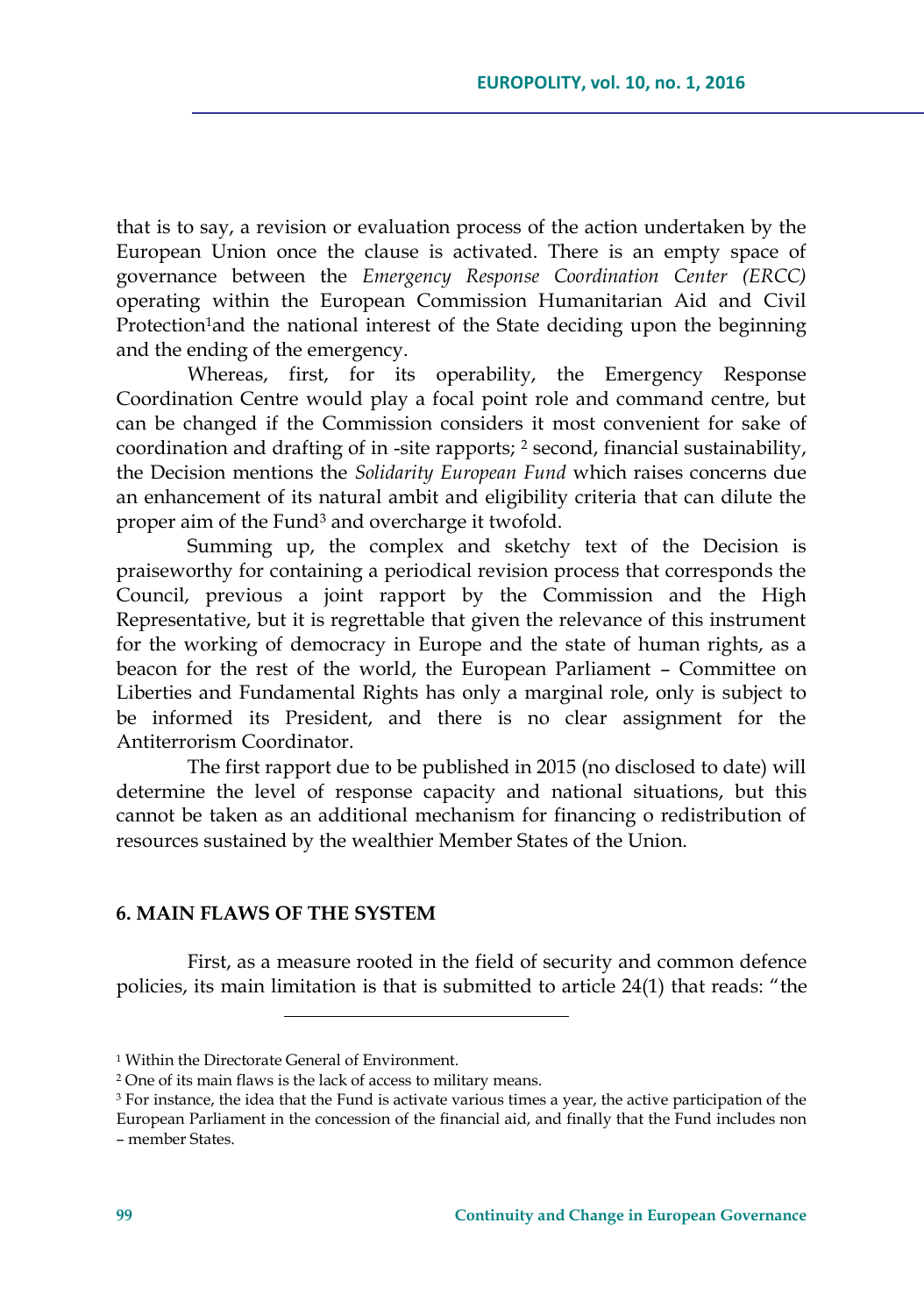Court of Justice of the European Union shall not have jurisdiction with respect to the provisions relating to common foreign and security policy nor with respect to acts adopted on the basis of those provisions"; hence, first, the Court shall refrain from going in the merits due to a lack of direct effect, second, irrespective of the relevance of these questions, the Union leaves the States a wide margin of discretion to establish the appropriate means of legal redress<sup>1</sup>.

Second, the question of when is proved that the reaction capabilities of the concerned State have been overwhelmed, whom is to determine, and here we are confronted by a disturbing loophole that States has not deemed necessary to fill till now. In case the Presidency of the Commission fails to consider that the situation requires the activation, there is no institution to which resort. The participation of European agencies of monitoring might be a desirable option and would grant a further degree of legitimacy.

Third, the risk of being attacked implies the authorization of selfdefence pre-emptive actions and if this is the case, where to draw the limits to keep an antiterrorist strategy purely European diverse of that planned by the United States. Furthermore, deployment of military capabilities would shy away some States that due to their national basic laws are impelled to restrain; namely, Finland, Austria, Ireland, Cyprus or Sweden (Winnerstig 2014). Leaving aside the role of the NATO as its functioning is foreign to the Basic Treaties that conform the rule of law of the European Union, where debates are instructed by the *acquis communitarie* and a logic of integration and *supranationalism* that is at odds with the NATO structures, however the links proposed in the *Berlin plus* plan, or the patrolling in the Aegean Sea.

Fourth, in the discussions, political conflicts or strike were not present but I understand that"by any situation that can result on an adverse outcome on the population, environment, or private property political leaders could twist the phrase on their advantage creating a *perfect storm* or a self-made catastrophe, in cases of popular upraises, civil unrest, blockades, cyberattacks, etc. , resulting on a plea for the fast-track Article 222 to appease the demands of the population, relinquishing parliamentary debate. The aftermath, their responsibility both in the political and judicial plane becomes blurred.

Fifth, so far it has never been declared the responsibility of an International Organization for acting against its objectives, the appearance of

<sup>&</sup>lt;sup>1</sup> Article 19.1 paragraph 2 reads: " Member States shall provide remedies sufficient to ensure effective legal protection in the fields covered by Union Law. ¨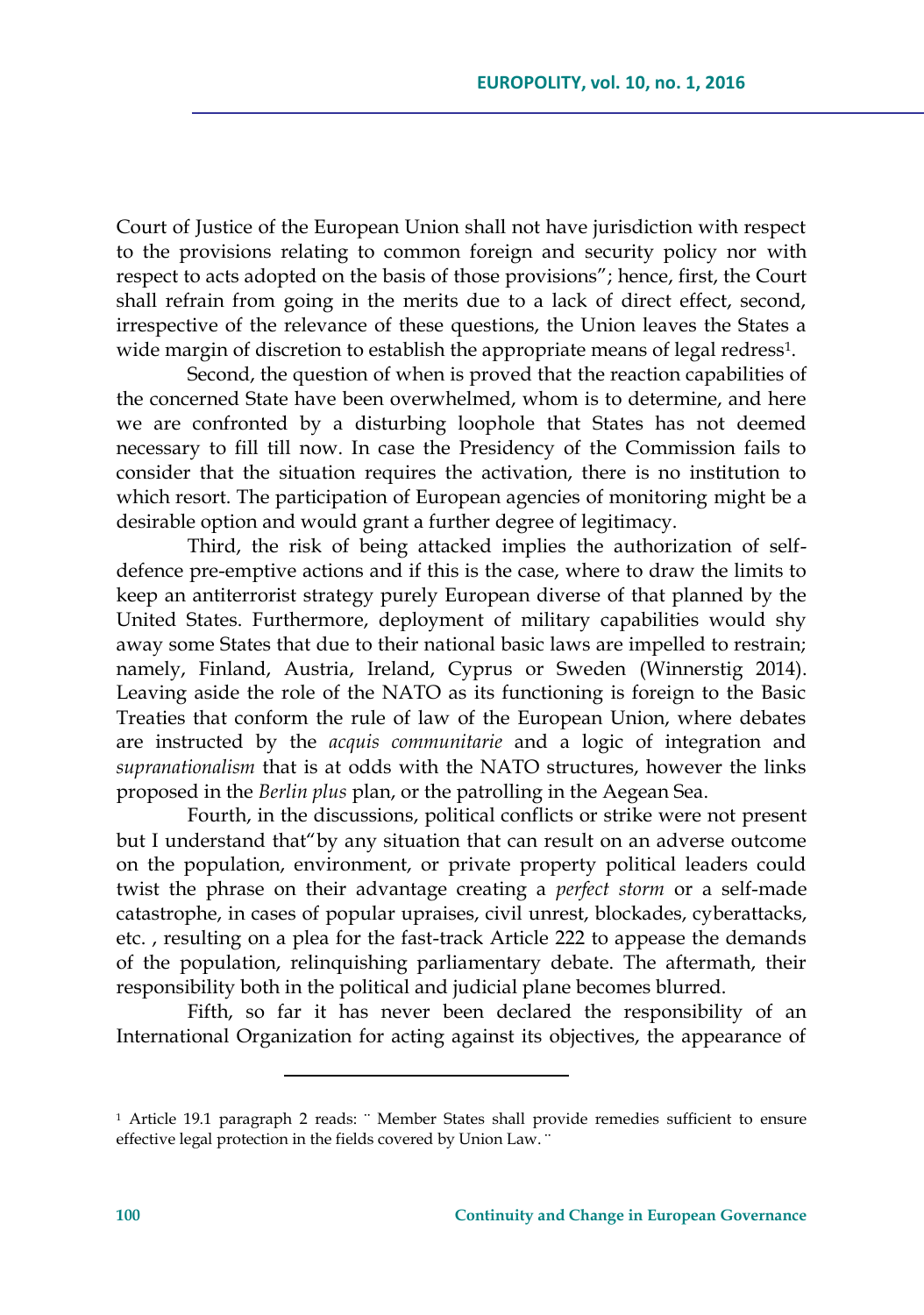the clause offers a new discretionary power to the Council that can bring the Juvenal (s.f.) Phrase, of "quis custodiet ipsos custodies" or "who will guard the guards themselves?", out of the doctrinal floor to adjudication and values like those found in article 2 and 3 of the Treaty of Lisbon subject to a political reinterpretation by the recourse to the clause… out of the doctrinal debate to the venue of legal adjudication, a role too excessive for the Judges in Luxembourg to bear.

Lastly, upon this vested right of inference by the European Union acting as a self-contained legal regime (Conway 2002; Hartley 2001), recognized by its own judicial tier questions arise as how the Security Council, the sole warrant of peace and security, or the jurisprudence of the European Court of Human Rights interpreting on human rights protection in times of emergency are going to take the gauntlet, the entry into force of the clause might tend to a greater fragmentation of International Law.

## **7. CONCLUSION**

 $\overline{a}$ 

First, the success of the clause is going to be based on a swift collaboration between the Council and the Commission, and their dependent bodies. The well-functioning of the clause might set a precedent for other regional bodies<sup>1</sup>. A failure can be deemed if no action is pertained and only scholastic papers discuss the potential impact.

Second, article 9.2 of the Decision reads "where appropriate, this Decision may be revised. In such cases, and in accordance with article 223(3) TFEU, the Council shall be assisted by the Political and Security Committee and the Standing Committee on Operational Cooperation on Internal Security". The responsibility falls mainly in the hands of the Council, which make us think that if in the passing of the Decision it was necessary the joint participation of the Commission and the High Representative, at least to maintain the same operation given the relevance of the matters in question, moreover, in the phase activation, it could be feasible to add the citizens'

<sup>&</sup>lt;sup>1</sup> ECOWAS in Africa has proven a capital partner of the United Nations in conflict's resolution, and could happily adopt the clause.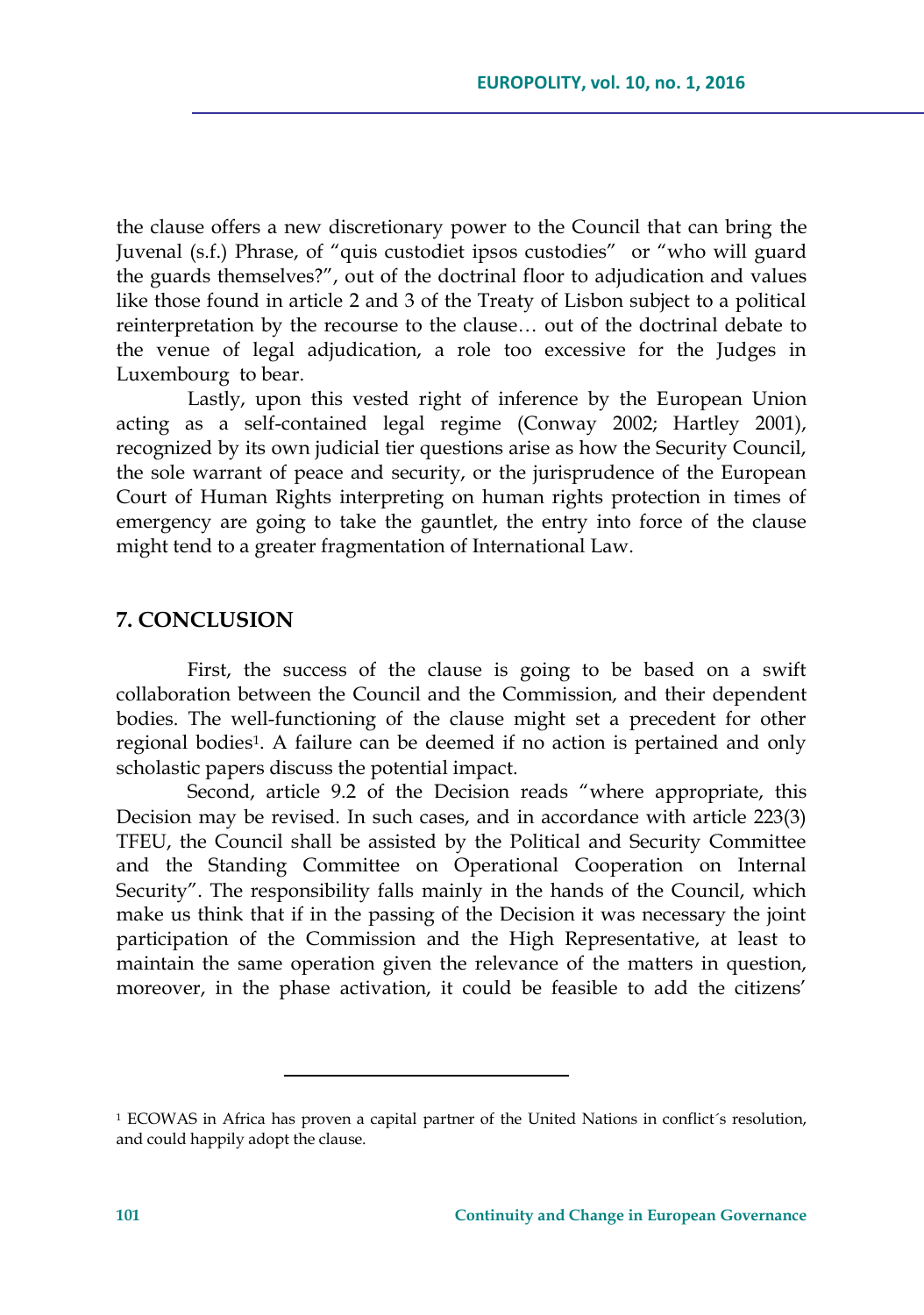initiative<sup>1</sup> taking into account that the clause is to guarantee the security and civil protection of the citizens of the EU.

Finally, as for the terrorist question, this is a matter elusive to a quick solution as the past has taught us, only throughout transversal cooperation mechanism established in the body of the United Nations' Charter and secondary instruments that can begin to subside.

### **REFERENCES**

- Beck, Ulrich. 1992. *Risk society.* London: Sage.
- Cedervall, Kristian. 2015. *Disaster Law .* London: Routledge.
- Claes, Monica, and Jean-Herman Reestman. 2005. «The Protection of National Constitutional Identity and the limits of European Integration at the occasion of the Gauweiler Case.» *German Law Journal* 16, nº 4: 917-970.
- Conway, Gerard. 2002. «Breaches of EC Law and the International responsibility of Member States.» *EJIL* 13, nº 3: 679-695.
- de Guttry, Andrea, Marco Gestri and Gabriela Venturini. 2012. *International Disaster Response Law.* Springer Science & Business Media.
- Dopagne, Frédéric. 2001. «La responsabilité de l'État du fait des particuliers: les causes d'imputation revisitées par les articles sur la responsabilité de l'État pour fait internationalement illicite.» *Revue belge de droit international*: 498-532.
- Dumitriu, Eugenia. 2004. «The EU ´s definition of terrorism: the council framework decision on combating terrorism.» *German law review* 5: 585-602.
- Ekengren, Magnus, Nina Matzen, Mark Rhinard and Monica Svantesson. 2006. «Solidarity or Sovereignty? EU Cooperation in Civil Protection.» *European Integration* 28, nº 5: 457–476.
- European Security Strategy. 2003, 12th December. «A secure europe in a better world». *Consilium europa.* https://www.consilium.europa.eu/uedocs/cmsUpload/78367.pdf (último acceso: 28 de diciembre de 2015).
- Fröhlich, Stefan. 2008. *Die Europäische Union als Globaler Akteur. Eine Einführung.* Wiesbaden: VS Verlag für Sozial wissennschaften.
- Gutierrez, Cesareo and María Cervell. 2007. «El Principio democrático en la Unión Europea.» *Revista Electrónica Iberoamericana ALCUE* 1, nº 1: 31-32.
- Hartley, Trevor. 2001. «International Law and the Law of the European Union A Reassessment.» *British Yearbook of International Law* 72, nº 1: 1-35.
- Juvenal. *Satires (Satire VI, lines 347–8).* s.f.

<sup>1</sup> For instance, the campaign ¨ One million signatures for a solidary Europe ¨ annulled by the Commission for incompetency currently under revision by the Court of Justice As. T-450/12 Anagnostakis vs. Commission